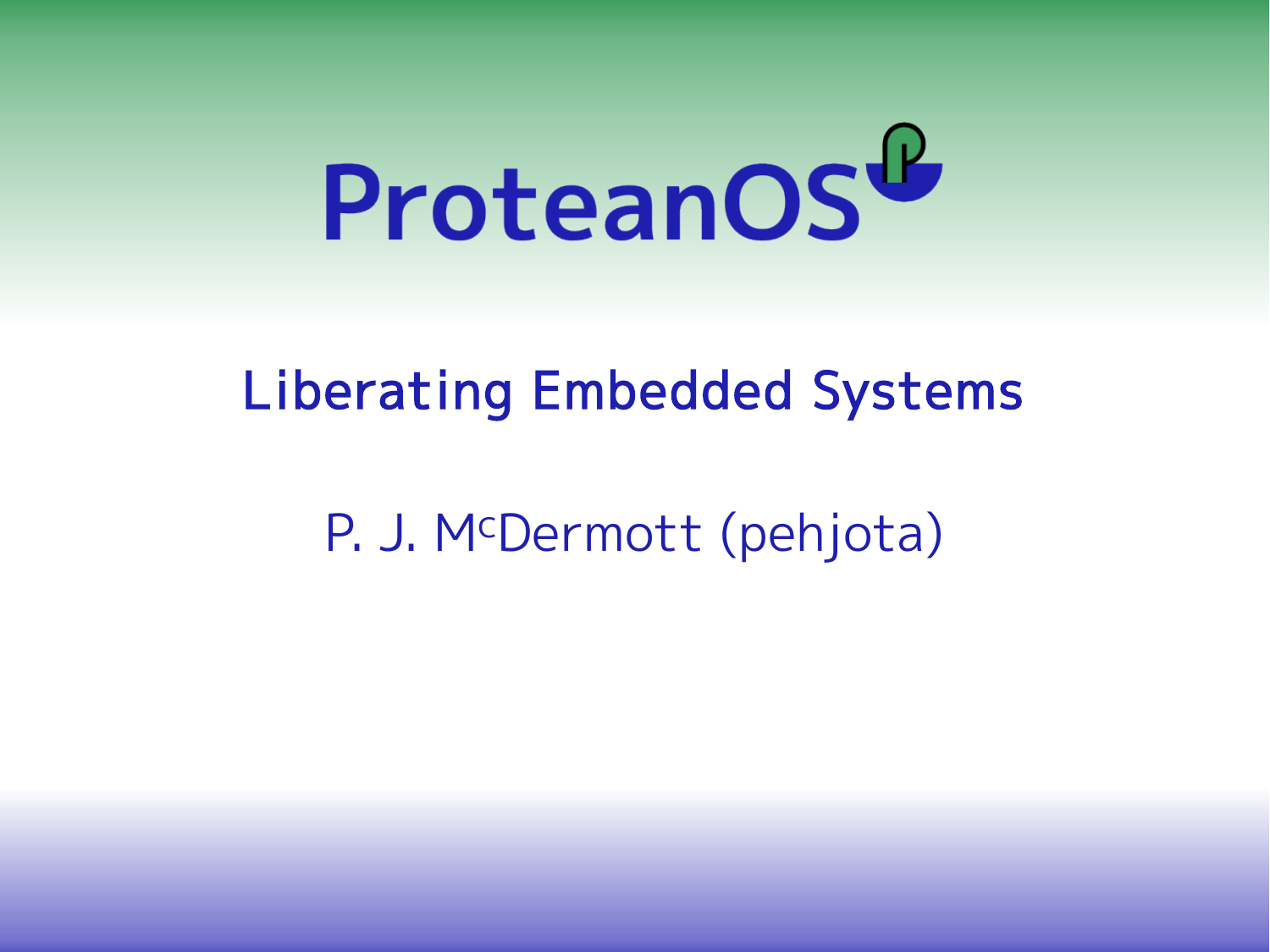

## **A Fully Free Distribution**

- Software Inclusion Policy: no non-free applications, libraries, drivers, firmware, documentation, etc.
- Some packages repacked to remove non-compliant files
- Intended to follow GNU's Guidelines for Free System Distributions and aiming to be listed by GNU as a free distribution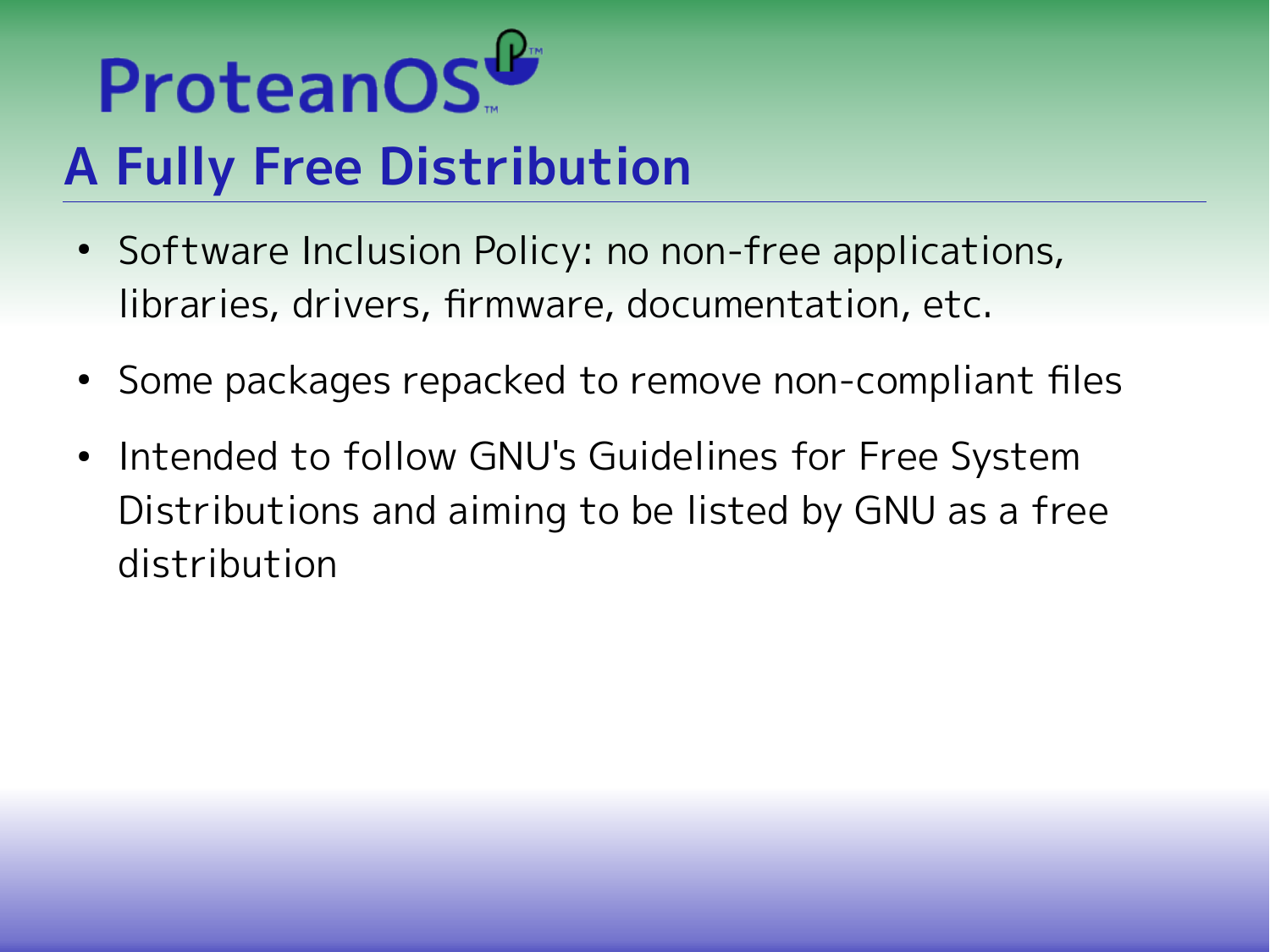

- System is comprised entirely of binary packages
- Package manager, opkg, is used to install, remove, and upgrade all packages, including the base system
- Easy to install
- Like Debian, Trisquel, Maemo, Tizen, Parabola, etc.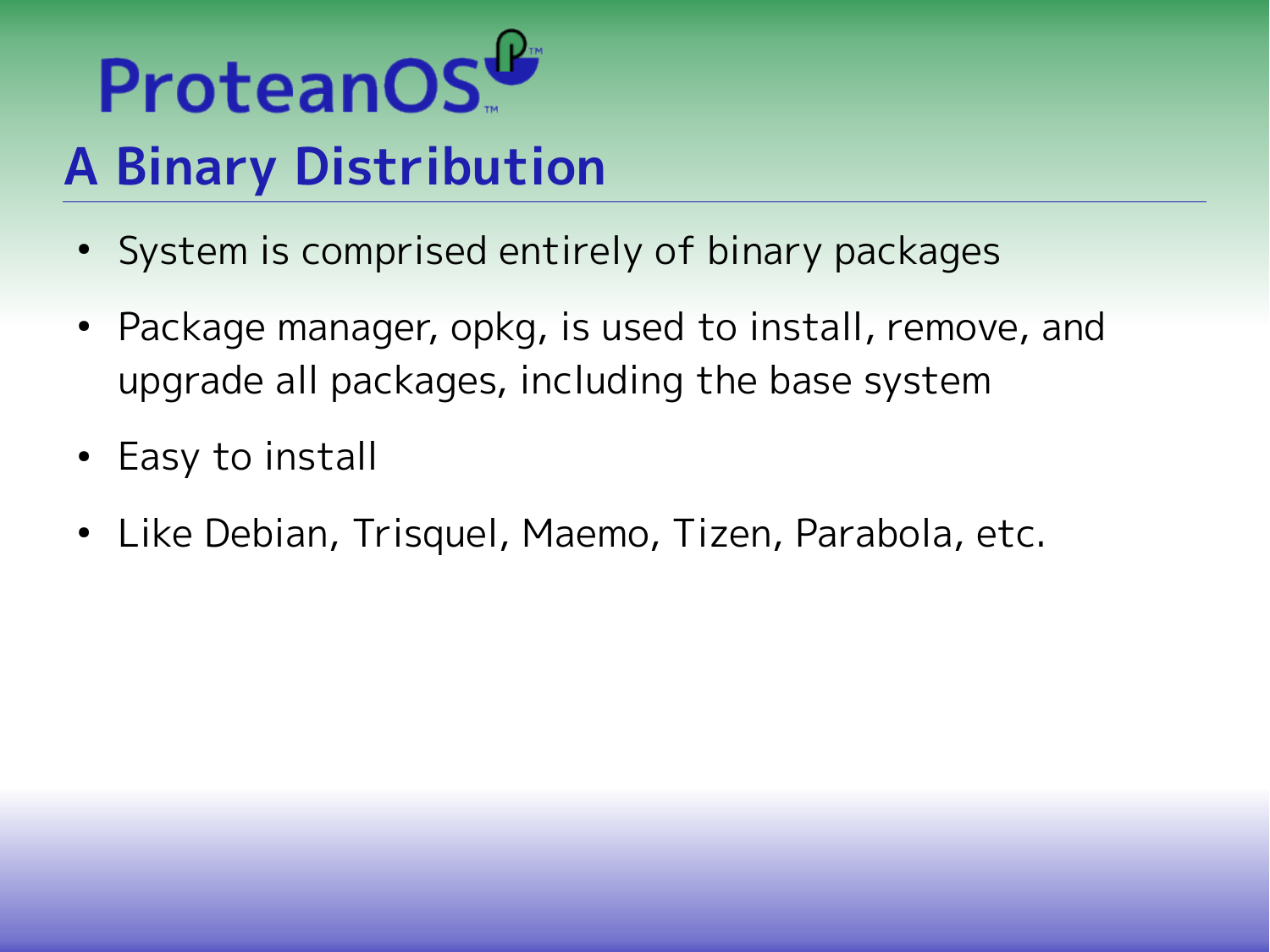

#### **As Configurable as a Source Distribution**

- Binary packages configured at build time for "platforms", usually with a config-<platform> package providing configuration files
- Binaries built for different platforms coexist in a package archive
- Debian is implementing something similar but a bit less flexible: "build profiles"
- As flexible as source or hybrid source/binary distributions or build tools such as OpenEmbedded, Ångström, Buildroot, OpenWrt, LibreWRT, and Gentoo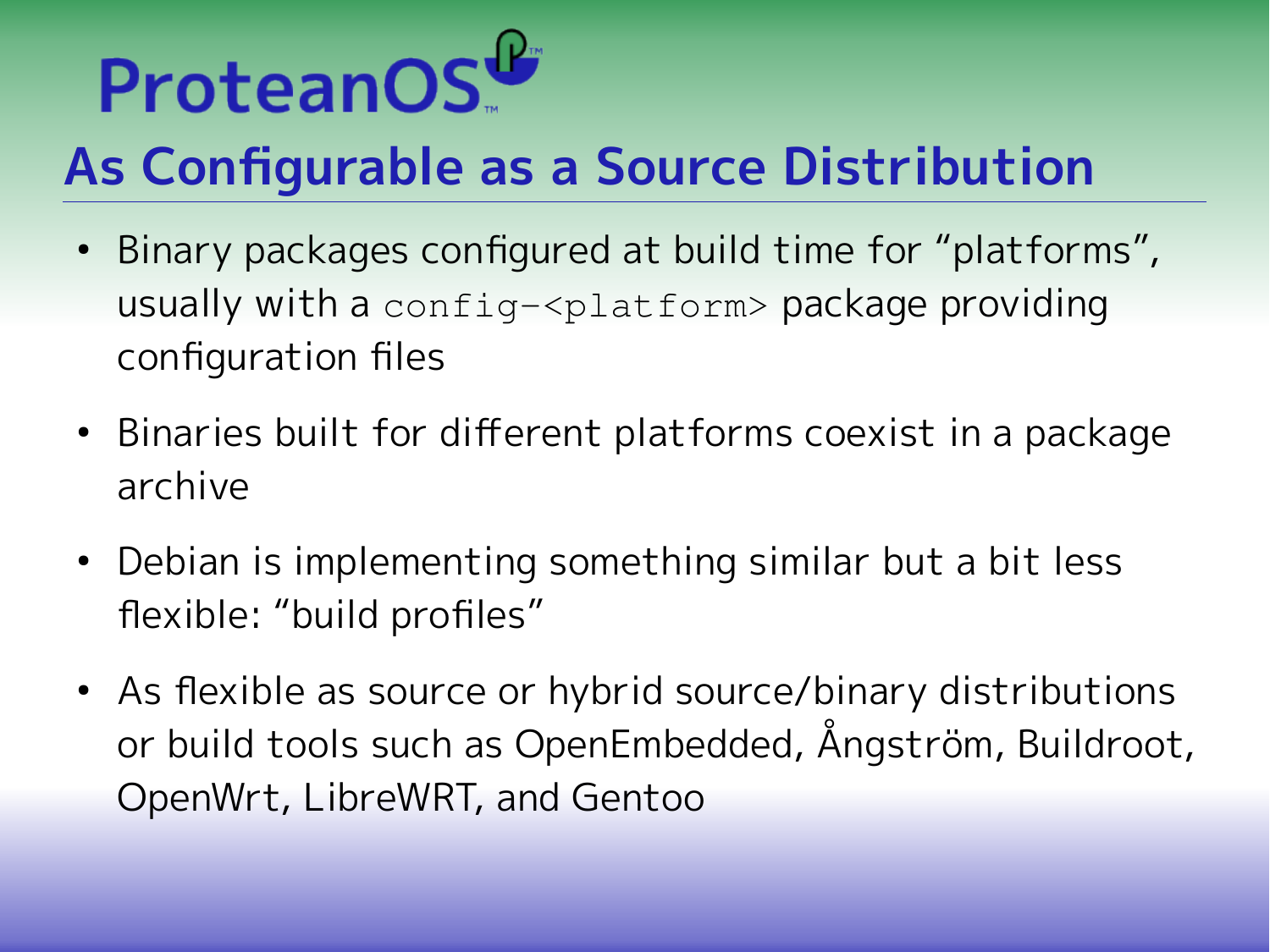

### **Small and Fast BusyBox/Linux-libre System**

- Small utilities and applications like BusyBox and opkg are used to keep storage requirements low
- Packages are finely split and stripped of unneeded parts
- Boot time is reduced with a simple and lightweight boot process
- Portable to any UNIX-like kernel (currently supported is Linux-libre) and system libraries (currently supported is EGLIBC – merged into the GNU C Library)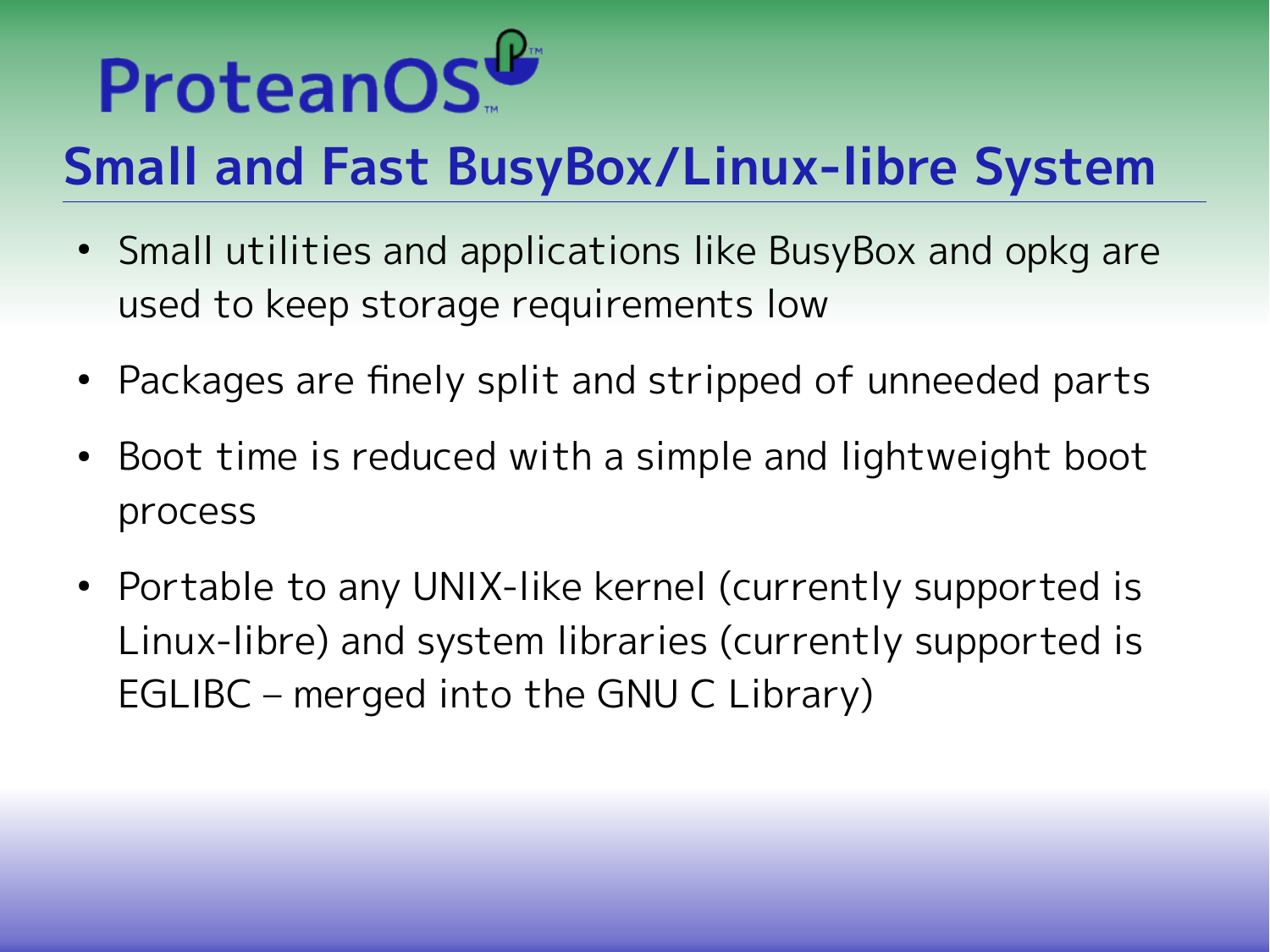# ProteanOS.<sup>B</sup> **Self Hosting**

- GNU toolchain is packaged
- ProteanOS can build itself from source
- Cross compilation is to be well supported
	- Cross Binutils packages exist and work
	- Cross GCC packaging exists but isn't tested
	- Partial multiarch implementation (file system hierarchy)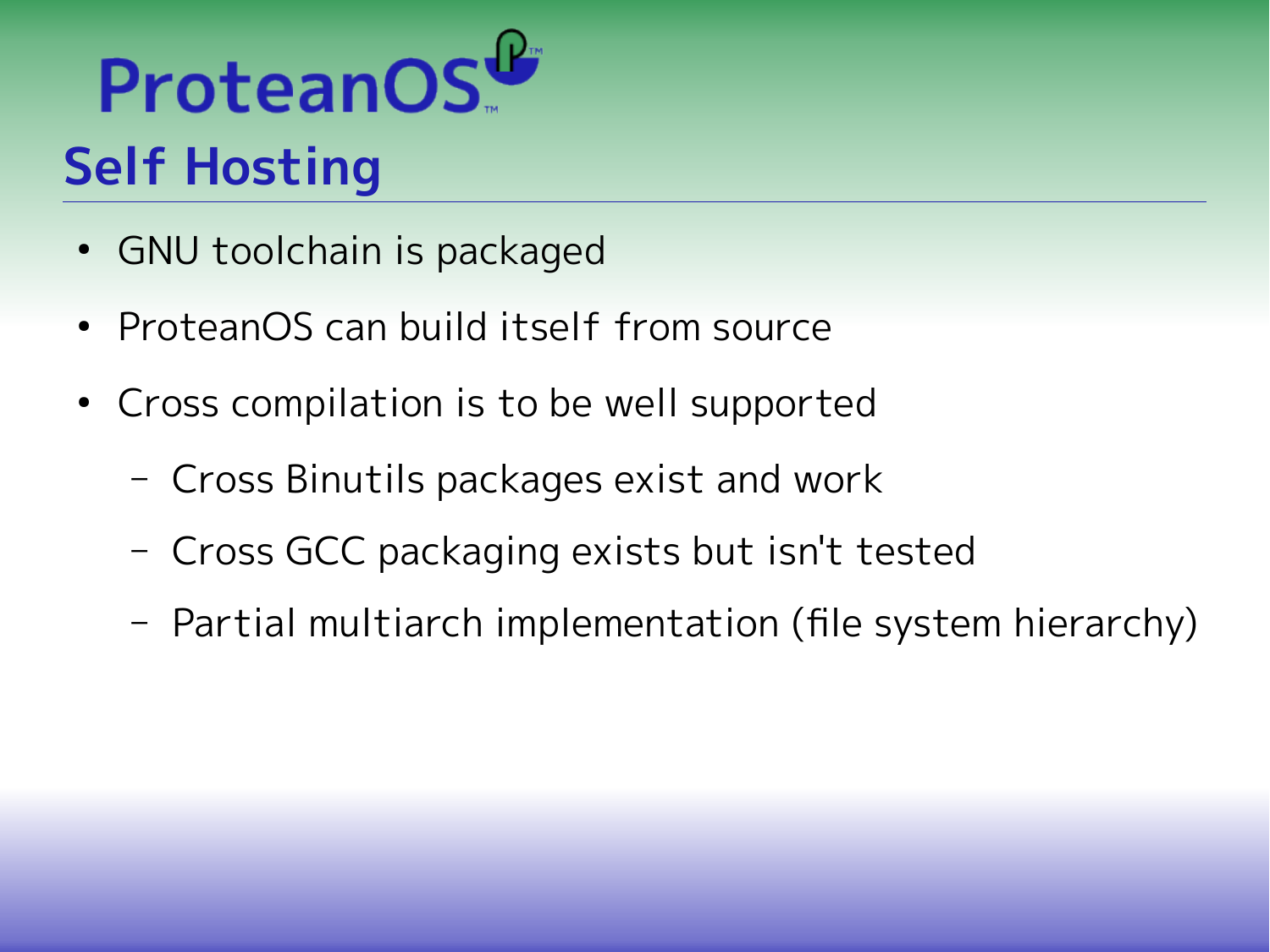

### **Quick Facts and Statistics**

- Development started on 2011-12-09
- Independently developed (not based on another distribution) with inspiration from other distributions
- 3275 commits in all repositories on git.proteanos.com
- 34 source packages that build 137 binary packages
- All project infrastructure (wiki, Git repositories, master package archive, mailing list, etc.) is self hosted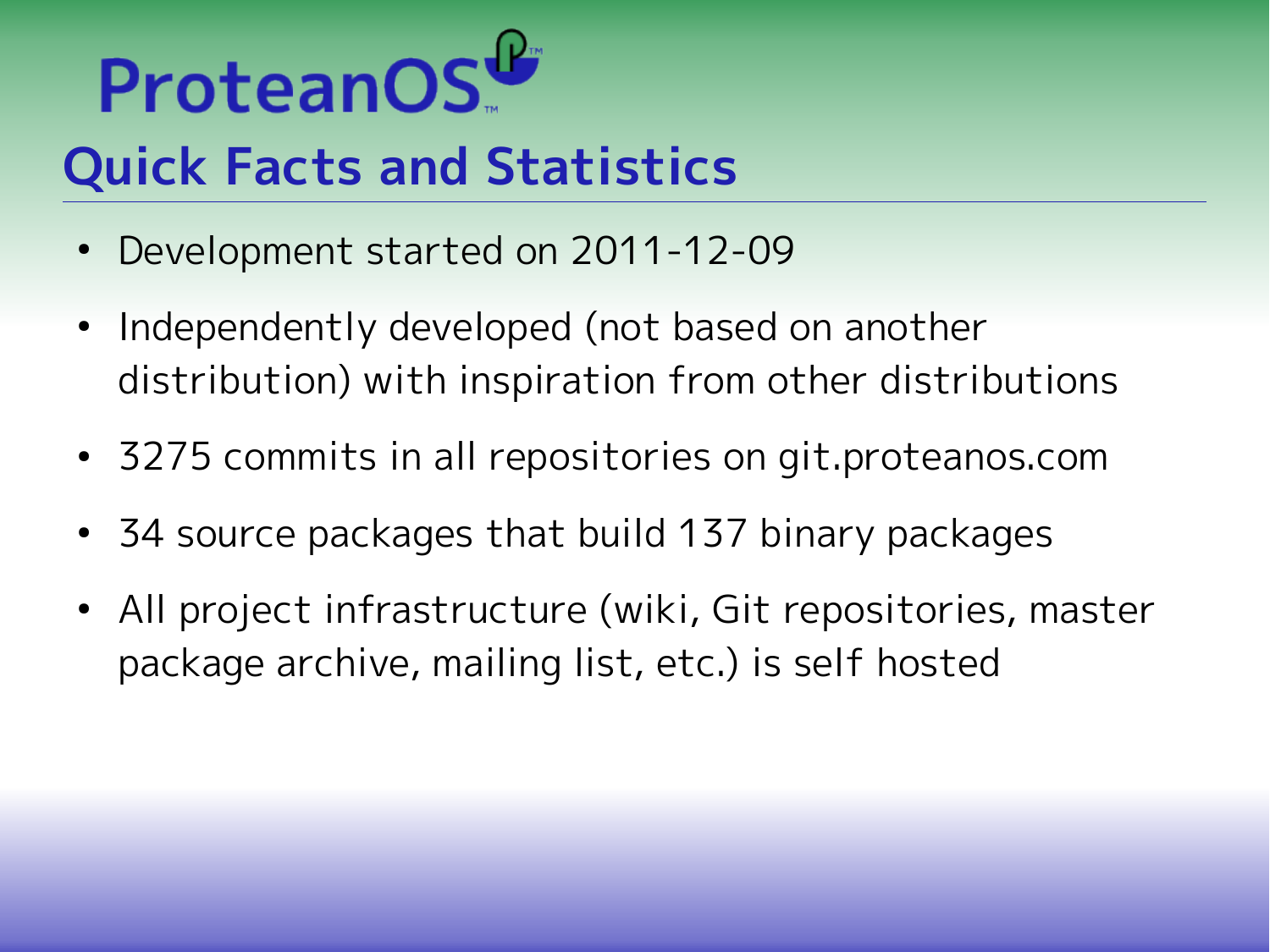

- Provide a high quality fully free operating system distribution for embedded applications
- Make compliance with free software licenses easy for hardware vendors
- Someday use as OS for personal electronics (e.g. alarm clocks or video game consoles) and other embedded systems (e.g. digital signage or point-of-sale systems) that Respect Your Freedom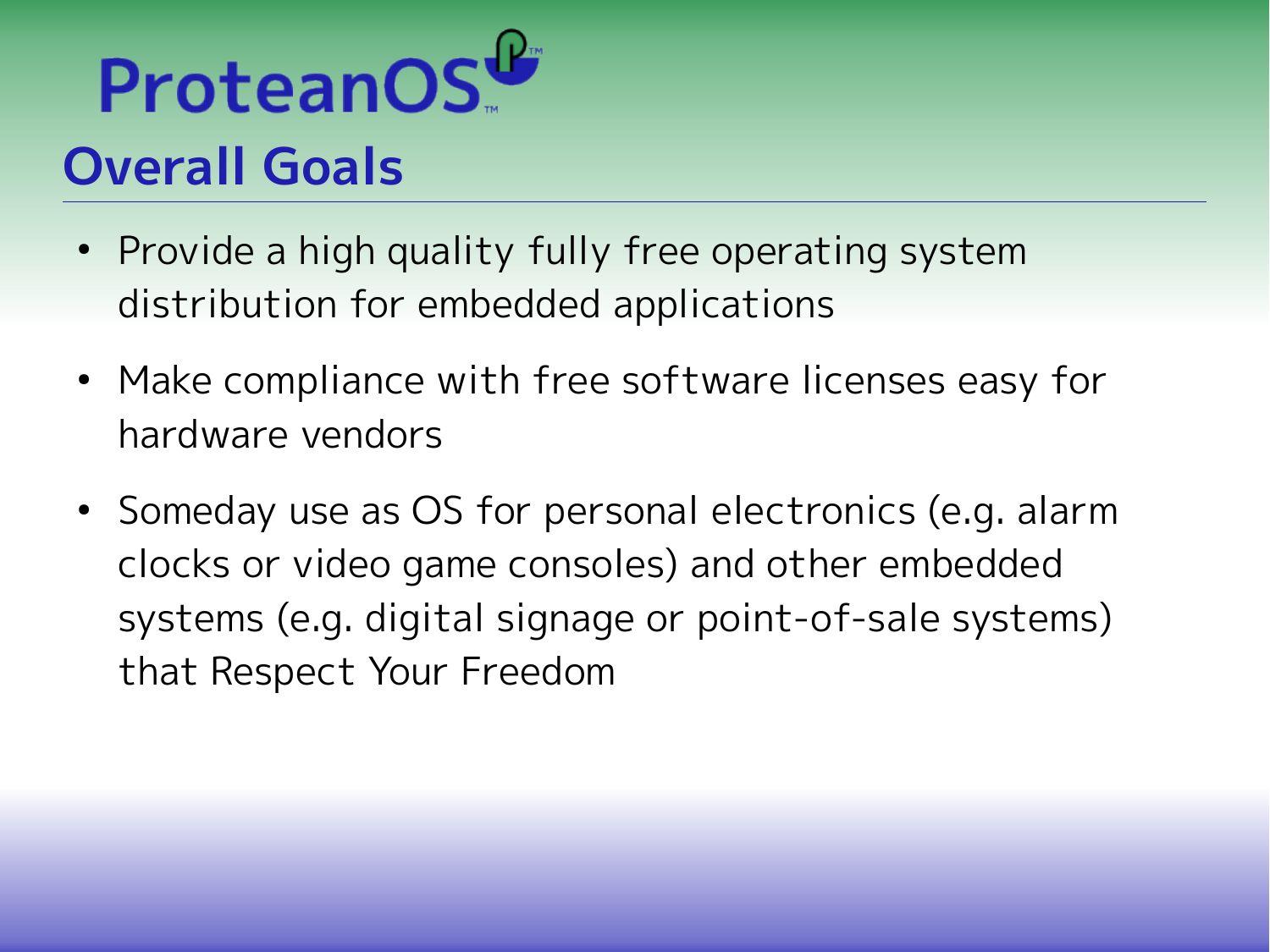

- 6 developers over time
- Current bus factor: 1
- Many types of contributions are welcome:
	- Preparation and maintenance of software packages
	- Design and development of utilities
	- Drafting of documentation
	- Etc.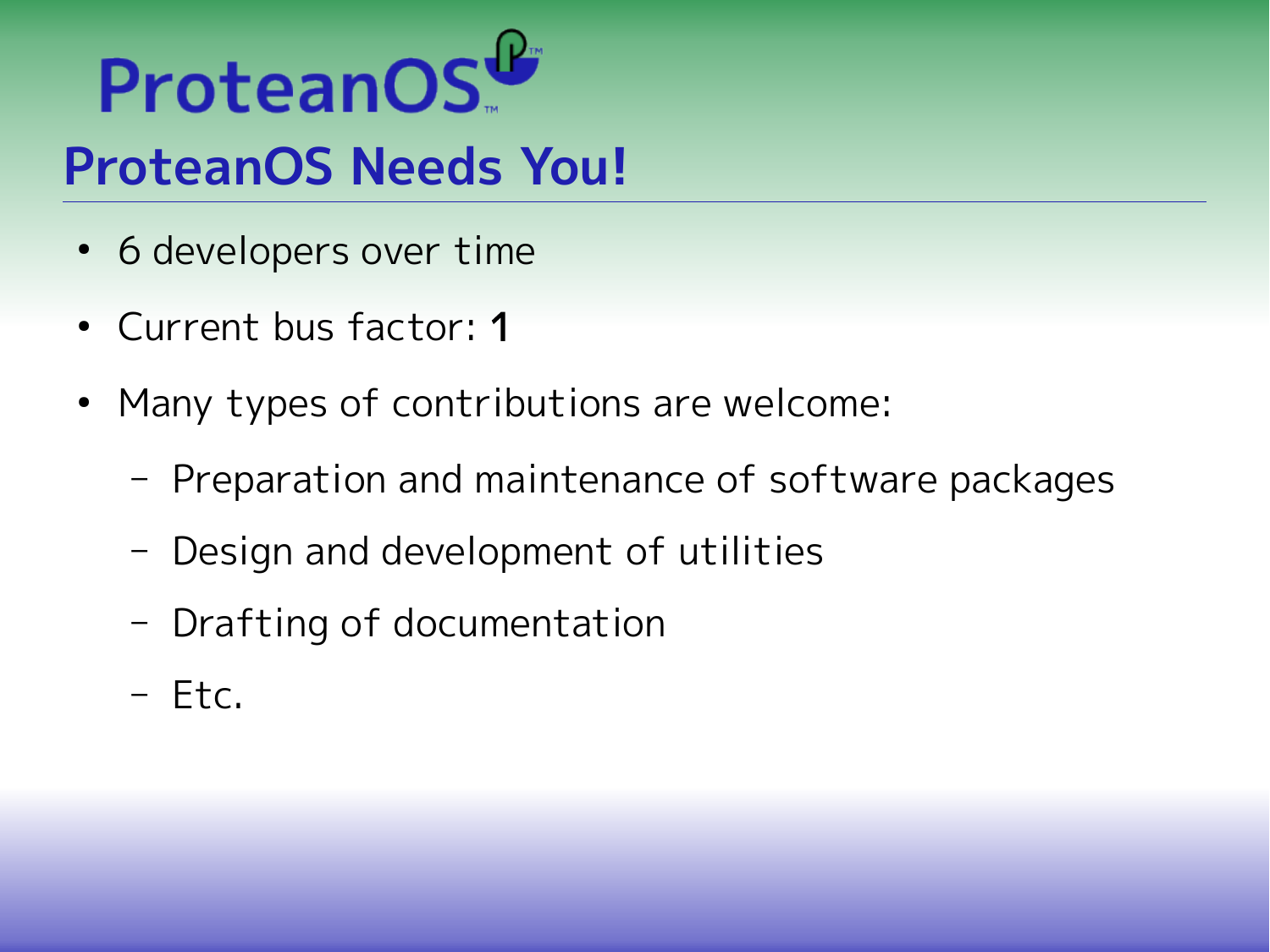

#### **Web Site and Contact Information**

- Web site: <http://www.proteanos.com/>
- Development mailing list: <mailto:proteanos-dev@lists.proteanos.com>
	- Subscription and archives: <http://lists.proteanos.com/proteanos-dev/>
- IRC channel: #proteanos-dev on freenode

– I'm "pehjota" on freenode